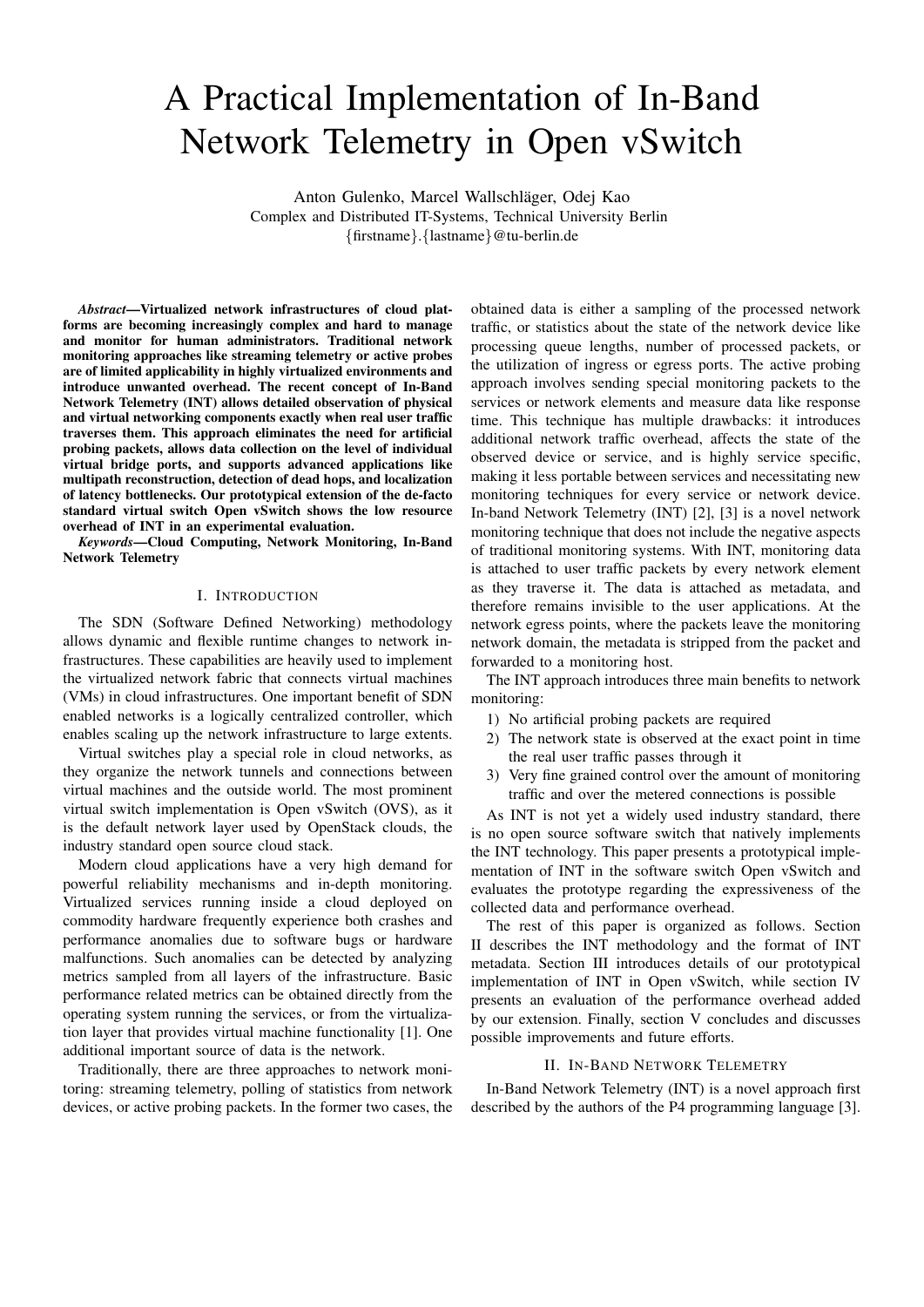The core idea is to attach monitoring information directly to application traffic flowing through the different network devices. The host or device that generates the traffic of interest initiates the data collection by attaching INT commands to the outgoing traffic. These commands are attached in a way transparent to application services, meaning the service layer is in no way disturbed by the process. Every network device handling packets with INT command headers will attach the requested information using additional INT data headers. The final receiver of the packets can unpack the collected data and forward it for further visualization and analysis.

The INT methodology brings many advantages that can be used for SDN network tomography and monitoring:

- Works with non-traditional network elements like SDN switches and software switches
- Transparent for service layer traffic
- Delivers monitoring information directly when the service traffic is processed by the network devices
- Low and controllable network overhead

INT data is collected by inserting an INT request header into a user traffic packet. The format for this header is defined in [3] and shown in Figure 1.

| 0 1 2 3 4 5 6 7 8 9 0 1 2 3 4 5 6 7 8 9 0 1 2 3 4 5 6 7 8 9 0 1  |  |  |  |
|------------------------------------------------------------------|--|--|--|
|                                                                  |  |  |  |
| Ver Rep C E R R R R R  Ins Cnt   Max Hop Cnt   Total Hop Cnt     |  |  |  |
|                                                                  |  |  |  |
| Instruction Bitmap<br>Reserved<br>the property of the control of |  |  |  |
|                                                                  |  |  |  |
| [0] INT Metadata Stack (varying number of fixed size values)     |  |  |  |
|                                                                  |  |  |  |
| $\overline{0}$                                                   |  |  |  |
|                                                                  |  |  |  |
| 111<br>Last INT metadata                                         |  |  |  |
|                                                                  |  |  |  |

### Fig. 1. INT request header and data

The INT request header size is 8 byte. The header contains miscellaneous maintenance fields like the protocol version and counters for the number of INT hops this packet has traversed. After that, the *Instruction Bitmap* denotes the metrics that each INT transit hop is requested to append to the packet. The following metrics can be requested by setting individual bits: Switch ID, Ingress port ID, Hop latency, Queue occupancy, Ingress timestamp, Egress port ID, Queue congestion status, Egress port utilization.

Besides the format of the INT metadata, the transport methodology must be specified and supported by all devices in a network domain. One typical issue when implementing INT transport is that packets have to be grown while they travel through the network. Growing packets by an unpredictable size can lead to fragmentation due to the Maximum Transmission Unit (MTU) of the network, which must be considered when planning and configuring the network. Further, a good transport methodology should be transparent to user level traffic to take full advantage of INT capabilities.

Two main transport protocols have been proposed for INT [3]. The first one is Geneve, a generic extensible tunneling framework. The second one is VXLAN, a common tunneling protocol supported by most virtual and physical switches and standardized in RFC 7348. The authors propose to embed INT metadata in a shim header between the VXLAN header and the encapsulated payload. This allows for transparent and extensible transport of metadata, but the current RFC 7348 assumes that the payload following the VXLAN header is always an Ethernet header. An IETF draft [4] proposes changes to the VXLAN header to allow for multiprotocol encapsulation.

## *A. Implementation Strategies*

As the variety of virtual network technologies has evolved, there is a large number of possible implementation strategies for INT support. This section discusses a selected set of alternatives to the chosen strategy of extending the Open vSwitch code base. The two most important parameters when selecting an implementation approach are feasibility and performance. Feasibility includes the prospect of the implementation being accepted and used in practice, as well as the question, whether the required functionality can actually be achieved. The performance parameter is important since processing of network packets is often a performance critical matter, and the overhead generated by a monitoring solution be be bounded to consider practical use.

The extended Berkeley Packet Filter (eBPF) [5], [6] is a technology for attaching user-defined byte code to certain points in the Linux Kernel that will be executed within kernel mode without context switch overhead. One of the most common use cases for eBPF is to define a short routine that inspects or modifies all packets processed by a certain network interface or Linux bridge. This technology can be leveraged to implement parts of the INT infrastructure outside of Open vSwitch. While showing great potential, this technology alone is not enough to implement the end-to-end INT infrastructure due to the following problems:

- 1) eBPF code cannot be attached to Open vSwitch bridges and ports, only to Linux bridges and real network interfaces. This greatly limits the scope of the collected INT data. Tunnels between virtual machines are terminated by Open vSwitch, which means that INT command headers inserted by an eBPF program will miss the packet path from the tunnel endpoint until the packet leaves the physical host.
- 2) eBPF cannot efficiently access internal Open vSwitch data. Interesting data can include queue sizes, congestion and load data, error states, and so on. This problem could be solved through a userspace daemon extension to OVS that copies the OVS internal data into kernel-maps accessible to eBPF programs. However, this indirection would negate the advantage of INT that it reflects the switch state of the exact moment when the packet is processed.

Another approach for implementing an INT-capable virtual switch is the preliminary INT spec published by the authors of P4 [3] as a primary use case of the flexibility of the P4 programming language [7]. P4 is a descriptive language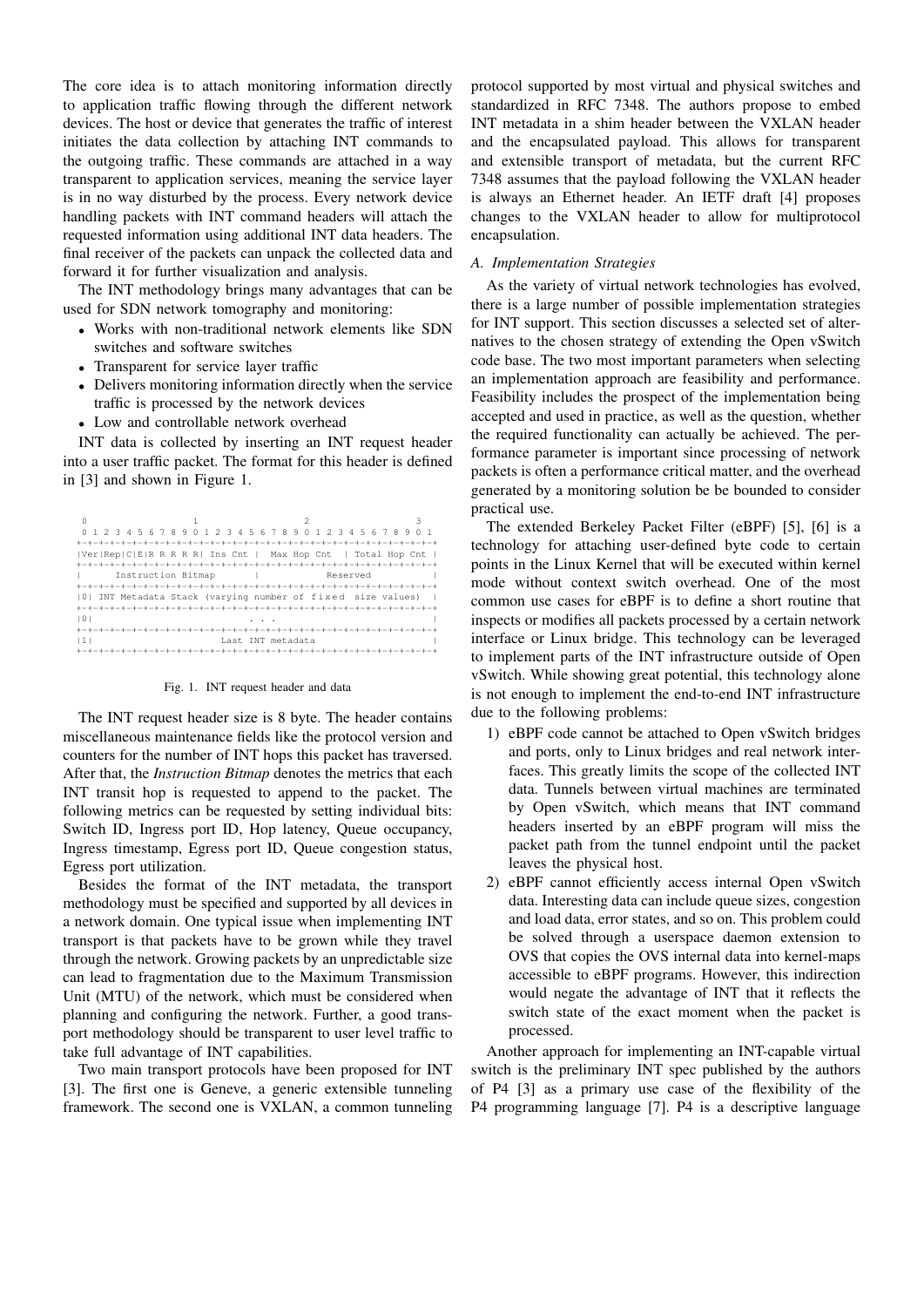for network devices like switches or routers. Some of the current physical devices on market support to be programmed by P4. P4 is available including an implementation of the INT specification using VXLAN as the transport protocol for the INT headers. Provided a fully P4-compatible software switch, this reference P4 program could be used to set up an INT-capable infrastructure. Currently P4 programmable software switches are in a early stage and did not find their way into the industry [8]. Further, implementing INT directly inside the kernel module C code would also result in reduced performance overhead.

Finally, a combination of the eBPF and P4 technologies can be considered by compiling P4 code to eBPF byte code and loading the resulting program directly into the relevant places in the kernel. However, due to the restrictions for eBPF programs, like limited looping functionality or enforced runtime guarantees, the existing P4 reference programs cannot be compiled directly.

## III. INT-CAPABLE OPEN VSWITCH PROTOTYPE

An Open vSwitch installation on a Linux server consists of a kernel module and two main user space processes, accompanied by a number of command line tools for administration and configuration. For feature extensions like implementing INT in Open vSwitch, all of these components must be extended. Figure 2 gives a high-level overview over the components of Open vSwitch.

One of the strengths of OVS is that it can be controlled via the OpenFlow protocol, making it a native addition to any SDN-based network. To leverage the OpenFlow capabilities of OVS in our INT extension, a dedicated OpenFlow action was added to all layers of the Open vSwitch architecture. An SDN controller that is aware of the added INT action can automatically insert and configure INT header processing in any flow inside the virtual switch. Since currently no SDN controller is supporting this custom action, the INT actions must be inserted manually, in a way that does not disturb the regular operation of the virtual switch. The action can be inserted with the following command:

```
ovs-ofctl add-flow br1 \
"priority=100,
udp,
nw_dst=192.168.100.100,
actions=int_transit(300),
NORMAL"
```
In this example, all UDP packets with a destination IP of 192.168.100.100 will be handled by the INT action, and then forwarded to the regular switching logic. The OpenFlow action name is int\_transit, and the parameter 300 is the ID of the inserted action, that can be queried through the Switch ID flag in an INT request header. These IDs should be managed by the SDN controller in a fully implemented INT environment.

Aside of adding an OpenFlow action, the port functionality of Open vSwitch must be extended as well. OVS receives



Fig. 2. Open vSwitch basic architecture

packets on an *ingress port*, passes them through a list of associated OpenFlow tables, and finally outputs packets through one or more *egress ports*. In order to implement a more complete set of supported INT metrics, the port functionality must be extended as visualized in Figure 3:

- 1) At the ingress port, some INT-related metadata is allocated and associated with the packet. An *ingress timestamp* with nanosecond granularity is stored in the reserved memory.
- 2) If the packet is handled by an INT OpenFlow action, a flag is set within the associated INT metadata.
- 3) At the egress port, packets with the enabled INT flag are handled specially. The INT request header is parsed, and the requested INT metrics are computed. For this, the ingress timestamp stored in the INT metadata is used, as well as further data which is maintained by the OVS code.



Fig. 3. Added functionality at Open vSwitch ports and OpenFlow actions

The INT metrics supported by the prototype are shown in Table I. Most metrics implement the default metrics suggested by the INT specification. The notable exception is the metric *Packet Copied to Userspace*, which is specific to Open vSwitch. It is a flag that is set to 1, when the annotated packet has been copied to the user space for further processing, and to 0 otherwise. This happens when the OVS kernel module has no cached information about how it should handle the packet. In this case, the kernel module requests instructions from the user space daemons that have a complete view of all